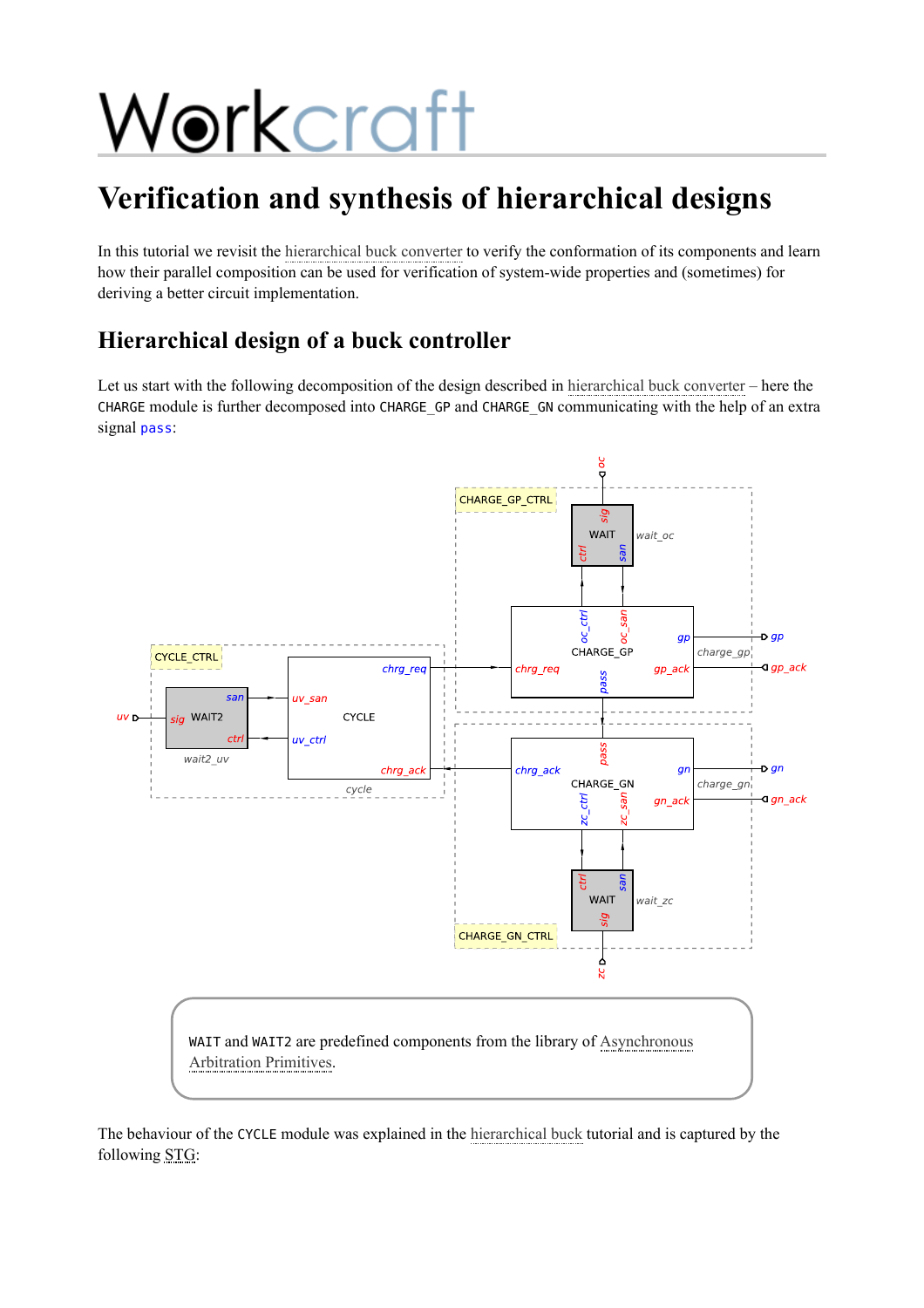

The STG specifications of CHARGE GP and CHARGE GN are as follows:





All these STGs can be verified and synthesised separately. However, it is possible to assemble an incorrect circuit from correct components; the main focus of this tutorial is to verify and optimise the specification of the overall system.

#### **Verification of N-way conformation**

An important system-level property is the *conformation* of each module to its environment, i.e. the module must never produce outputs that are not expected is environment. Note that the environment of each module in the case of hierarchical design is the composition of all the other modules, and the property that each module conforms to the composition of all the other modules is called *N-way conformation*.

Let us verify N-way conformation for the modules of the buck controller. Capture or download the STGs for CYCLE, CHARGE\_GPs and CHARGE\_GN modules and save them as cycle-mutex.stg.work, charge\_gp.stg.work, and charge\_gn.stg.work, respectively. Open these three STGs in Workcraft and verify this property via *Verification→N-way conformation…* menu. In the *N-way conformation* dialog select the STGs of all the system modules as follows: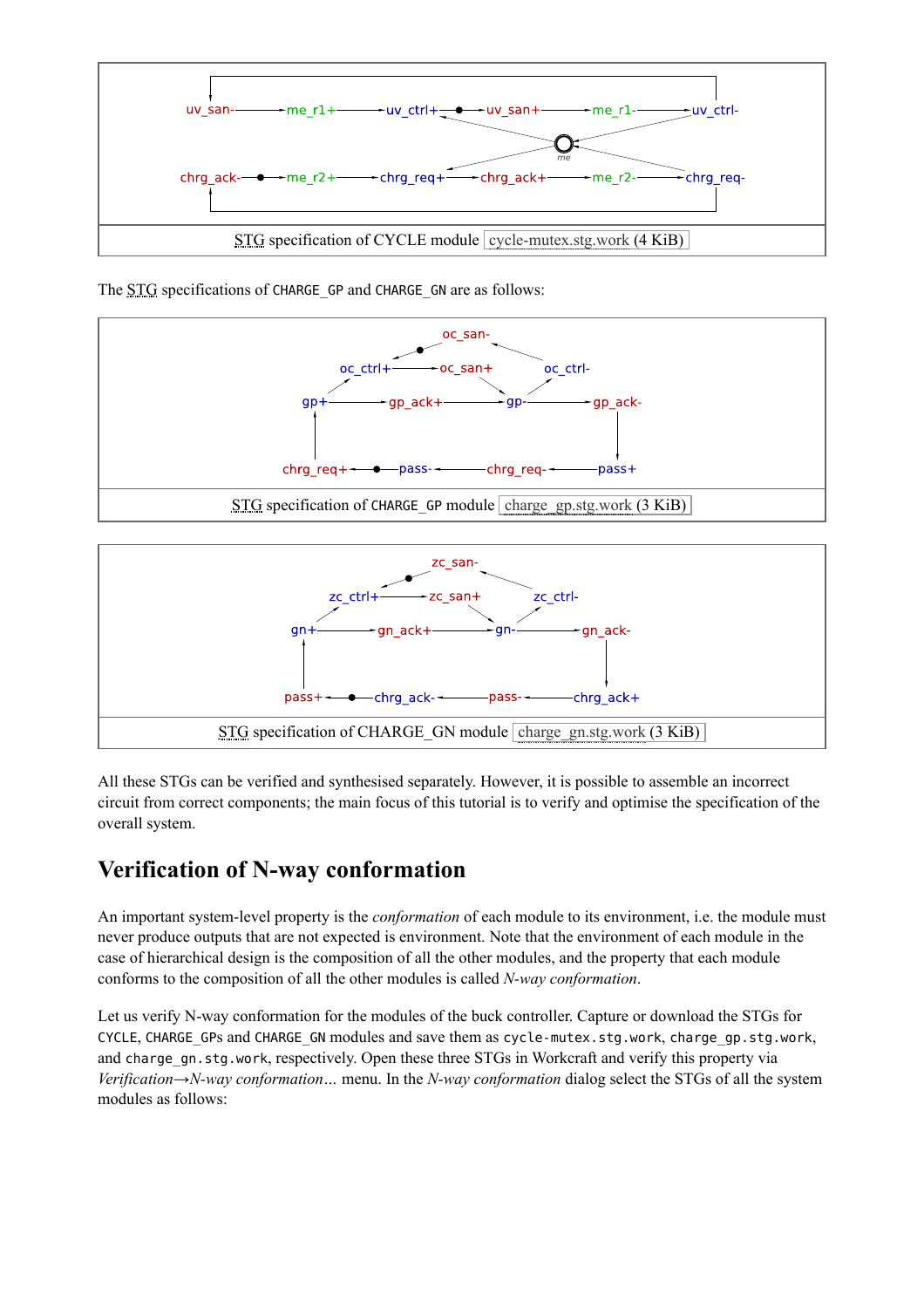| N-way conformation                                                                              |
|-------------------------------------------------------------------------------------------------|
| Source STGs                                                                                     |
| Search:                                                                                         |
| Workspace<br>External<br>⊠ charge_gn.stg.work<br>⊠ charge_gp.stg.work<br>⊠ cycle-mutex.stg.work |
| Cancel<br>Run                                                                                   |

Press *Run* button to start verification. The verification should pass indicating that N-way conformation holds.

As an experiment, change one of the module interfaces, e.g. swap polarity of pass output in the CHARG\_GP (by right-clicking the transitions of this signal and selecting *Mirror transition sign* in the pop up menu). Note that now each individual module still passes all the standard verification checks, but the overall system is wrong, as CHARG GP and CHARG GN do not agree on the initial value of pass. Repeating the verification of N-way conformation now yields a violation trace, together with the name of offending signal:

| Verification results for model 'charge gp.stg'<br>⊠                     |
|-------------------------------------------------------------------------|
| $\mid$ N-way conformation is violated.                                  |
| Trace(s) leading to the problematic state(s):                           |
| Unexpected change of output 'pass'                                      |
| chrg_req+, gp+, gp_ack+, oc_ctrl+, oc_san+, gp-, gp_ack-, pass-<br>Play |
| Close                                                                   |

Note that if *Play* button is pressed, then Workcraft automatically switches to the module STG producing the unexpected output and initiates its simulation with the reported violation trace.

More details on the violation of N-way conformation that can help debugging the issue can be found in the *Output* pane:

```
[WARNING] N-way conformation is violated.
Violation trace of the composition: me r2+, uv san+, me r1-, uv ctrl-, chrg req+, gp+,
 gp_ack+, oc_ctrl+, oc_san+, gp-, gp_ack-
Projection to 'cycle-mutex.stg': me_r2+, uv_san+, me_r1-, uv_ctrl-, chrg_req+
Projection to 'charge_gp.stg': chrg_req+, gp+, gp_ack+, oc_ctrl+, oc_san+, gp-, gp_ack-
[WARNING] Output 'pass-' becomes unexpectedly enabled
Projection to 'charge_gn.stg': [empty trace]
```
N-way conformation is checked for all the modules in one go using their parallel composition. The violation trace of the composition is then projected to each module, and the module's state after the projection trace is then checked for any unexpectedly enabled output events, i.e. those enabled in the module but not in the overall composition. If such an event is detected then the module does not conform to its environment. In the above example, output pass- becomes unexpectedly enabled in CHARGE GP after the following sequence of events: chrg req+,  $gp+$ , gp ack+, oc ctrl+, oc san+, gp-, gp ack-.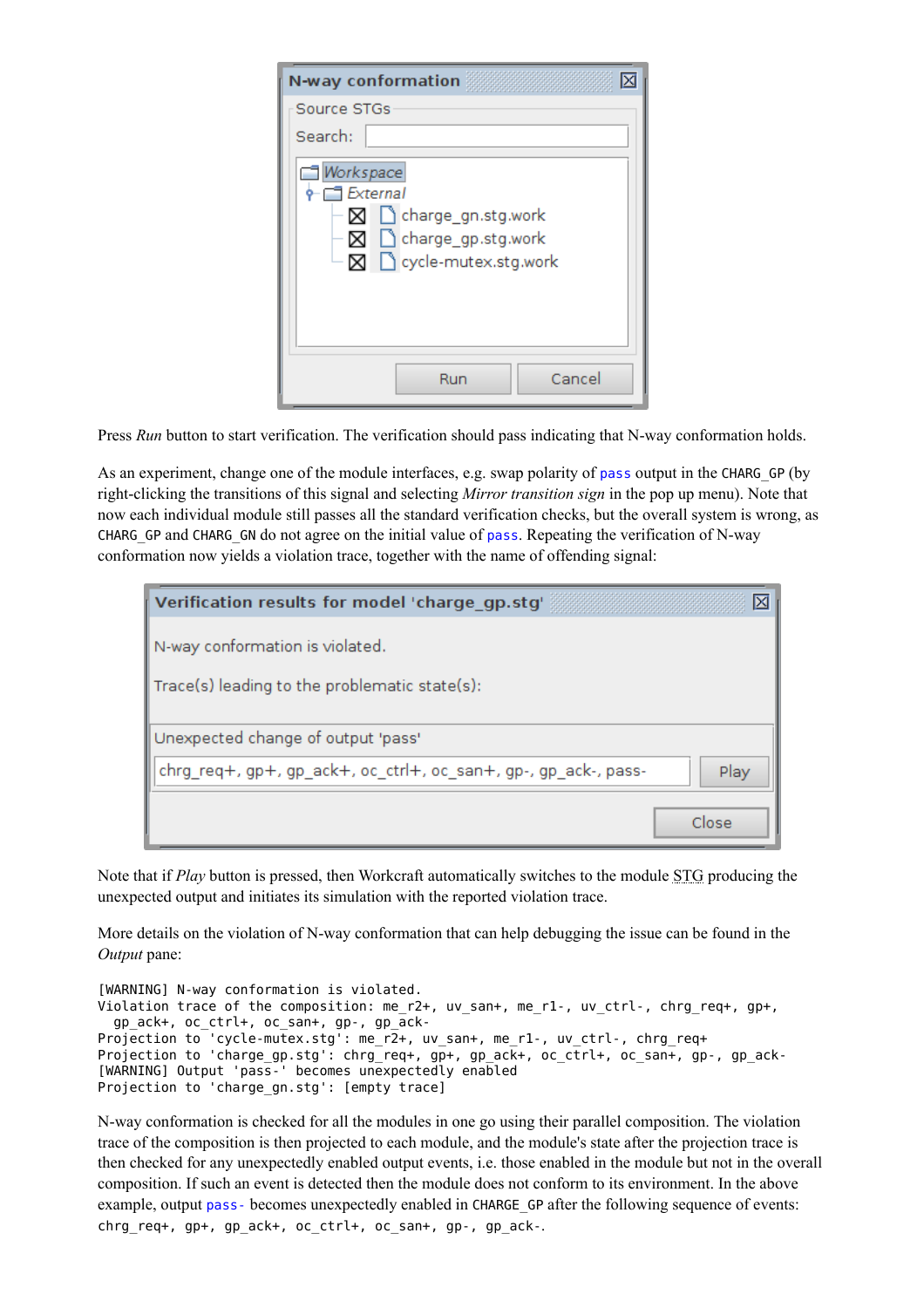### **Parallel composition of module STGs**

System decomposition into manageable modules is paramount both for comprehension by designers and for efficient speed-independent implementation by synthesis tools. As long as interface conformation is preserved, the designer can focus on optimisation, verification, and synthesis of individual modules. However, verification of system-wide properties may require crossing the module boundaries, and to accomplish this the parallel composition of all the modules need to be constructed.

Let us build the parallel composition of CYCLE, CHARGE GP and CHARGE GN modules. Make sure their STGs are open in Workcraft (do not forget to undo the change of polarity for pass transitions) and select *Tools→Composition→Parallel composition [PComp]* menu. In the revealed *Parallel composition* dialog:

- Tick the STGs to be composed, i.e. charge\_gp.stg.work, charge\_gn.stg.work, and cyclemutex.stg.work.
- Select *Make internal* option in order to convert the inter-module communication signals into internal.
- Tick *Guaranteed N-way conformation* option, as we have already verified this. (This allows the PComp backend to optimise the parallel composition.)

The dialog should look as follows:

| <b>Parallel composition</b>                                                                                                          | 図                                                                                                                                                                                                                                                |
|--------------------------------------------------------------------------------------------------------------------------------------|--------------------------------------------------------------------------------------------------------------------------------------------------------------------------------------------------------------------------------------------------|
| Source STGs<br>Search:<br>Workspace<br>External<br>∆charge_gn.stg.work<br>⋈<br>∆charge_gp.stg.work<br>⊠<br>cycle-mutex.stg.work<br>⊠ | Options<br>Show result in editor<br>Shared signals<br>O Leave as outputs<br>O Make internal<br>O Make dummy<br>Allow the STGs to share outputs<br>Save the composition details in detail.xml<br>■ Guaranteed N-way conformation<br>Cancel<br>Run |

Press the *Run* button to compose these STGs – the result should look similar to this:

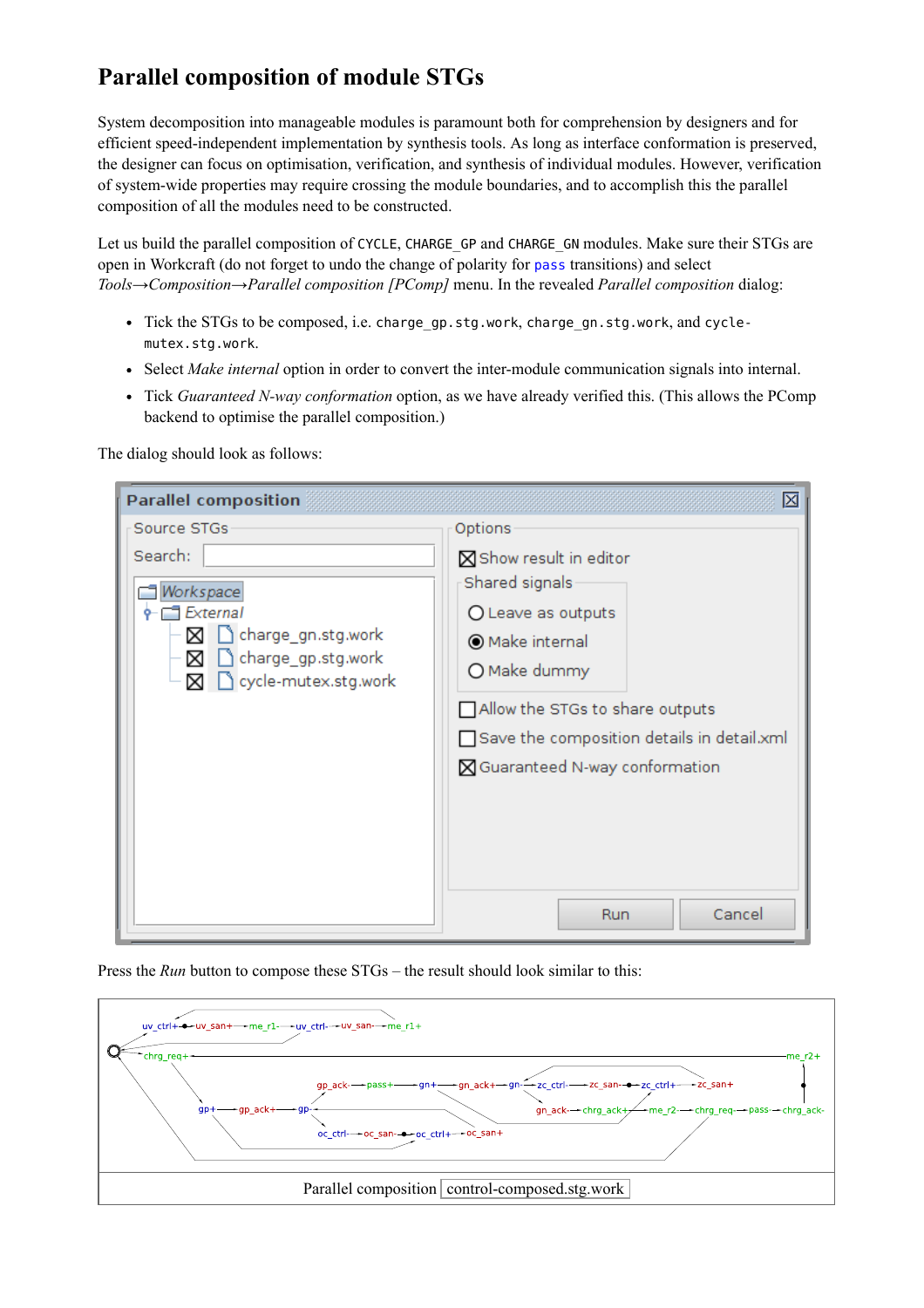If you did not tick *Guaranteed N-way conformation* option, then the composed STG may have some redundant places (sometimes implicit within arcs). These places can be removed by resynthesis via *Conversion→Net synthesis [Petrify]* menu or individually, after checking their redundancy via *Check place redundancy* popup menu.

#### **System-wide verification**

#### **Standard implementability properties**

Verify the composition STG using *Verification* menu (see [standard verification properties](https://workcraft.org/help/verification) for details). All these properties must hold for the specification to be implementable as a speed-independent circuit.

#### **Custom short circuit property**

For our buck example one must verify that PMOS and NMOS transistors are never ON simultaneously (which would lead to a short circuit). Violation of this custom property can be formulated as a reachability analysis problem using [Reach language](https://workcraft.org/help/reach) (see [verification of a basic buck controller](https://workcraft.org/tutorial/synthesis/buck/start#formal_verification) for details): (\$S"gp" | \$S"gp\_ack")  $\&$  (\$5"gn" | \$5"gn ack"). This property refers to signals of several buck control modules, therefore it has to be checked on the composition of modules.

Let us verify the absence of a short circuit in the composition by defining a new custom property via *Verification→Custom property [MPSat]…* menu. Enter the above Reach predicate in the *Custom property* dialog. Note that the MPSat mode must be set to *STG reachability analysis* and the predicate must be *unsatisfiable* for the property to hold:

| ⊠<br><b>Custom property</b>                                                          |  |  |  |
|--------------------------------------------------------------------------------------|--|--|--|
| <b>Presets</b>                                                                       |  |  |  |
| short circuit check                                                                  |  |  |  |
| Update<br>Save as<br>Manage                                                          |  |  |  |
| MPSat settings                                                                       |  |  |  |
| STG reachability analysis<br>Mode:                                                   |  |  |  |
| Solution: $\bigcirc$ minimise cost function $\bigcirc$ any $\bigcirc$ all $\bigcirc$ |  |  |  |
| Reach predicate (use '.' as hierarchy separator)                                     |  |  |  |
| (\$S"gp"   \$S"gp_ack") & (\$S"gn"   \$S"gn_ack")                                    |  |  |  |
| Property holds if predicate is: ○ satisfiable ● unsatisfiable                        |  |  |  |
| Run<br>Cancel<br>Help                                                                |  |  |  |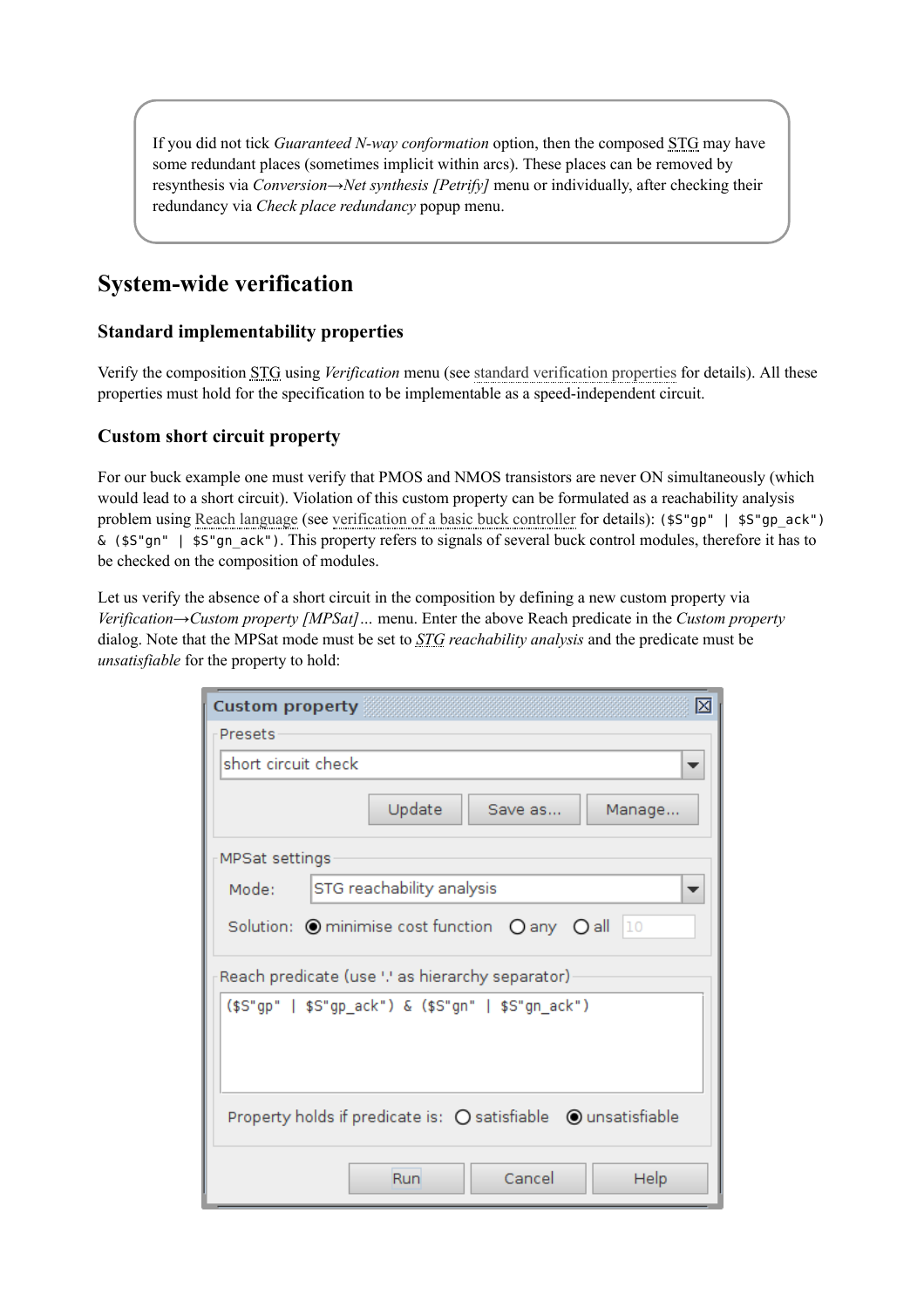Pressing the *Run* button should confirm that the property holds, i.e. no state is reachable that satisfies the short circuit predicate.

#### **Synthesis of the composition**

One of the important advantages of hierarchical design is that the modules can be synthesised separately. However, sometimes one can improve the implementation of the overall system by doing cross-boundary optimisations. This is done by composing several tightly coupled modules and synthesising the resulting STG. This may occasionally result in a better circuit because:

- Composed STGs restrict the behaviours of each other, meaning some states become unreachable, adding don't-cares into minimisation tables during logic synthesis.
- The inter-module communication signals can be *hidden* (turned to dummies and/or contracted), i.e. fewer signals have to be implemented.

Hiding signals does not always result in a smaller circuit. One of the reasons is that hiding may introduce CSC conflicts which have to be resolved, e.g. by inserting new signals. Note that MPSat backend requires CSC conflicts to be explicitly resolved prior to synthesis; Petrify back-end tries to implicitly resolve CSC conflicts before proceeding with the synthesis. For simplicity, in this tutorial we will use Petrify. To use MPSat, resolve CSC conflicts using *Tools→Encoding conflicts→…* [menu, or methods described in the Resolution of encoding](https://workcraft.org/tutorial/synthesis/csc-resolution/start) (CSC) conflicts tutorial.

Another problem is that [Logic decomposition and technology mapping](https://workcraft.org/tutorial/synthesis/technology_mapping/start) are much more difficult for large STGs.

Let us evaluate the benefits of cross-boundary optimisation for the buck controller. In the composed STG chrg\_req, pass, and chrg\_ack used to be the inter-module communication signals, and therefore may be redundant in the composition. However, chrg\_req is also a mutex output and thus has to be preserved to satisfy the mutex protocol. Therefore, only pass and chrg ack can be hidden. Select transitions of these two signals (one transition per signal is sufficient) and these signals via the *Conversion→Net synthesis hiding selected signals and dummies [Petrify]* menu. The simplified STG should look similar to this (note that place me was renamed to p0 by Petrify, but its *Mutex* tag was automatically restored from the context – in general this is not always possible and might be necessary to do manually):



Verify the obtained STG for the standard speed-independent implementability properties via *Verification→Consistency, deadlock freeness, input properness, output persistency, and mutex implementability (reuse unfolding) [MPSat]* menu. Then proceed to the technology mapping, e.g. using Petrify (relying on its automatic CSC conflict resolution) – *Synthesis→Technology mapping [Petrify]* menu (by default gates from